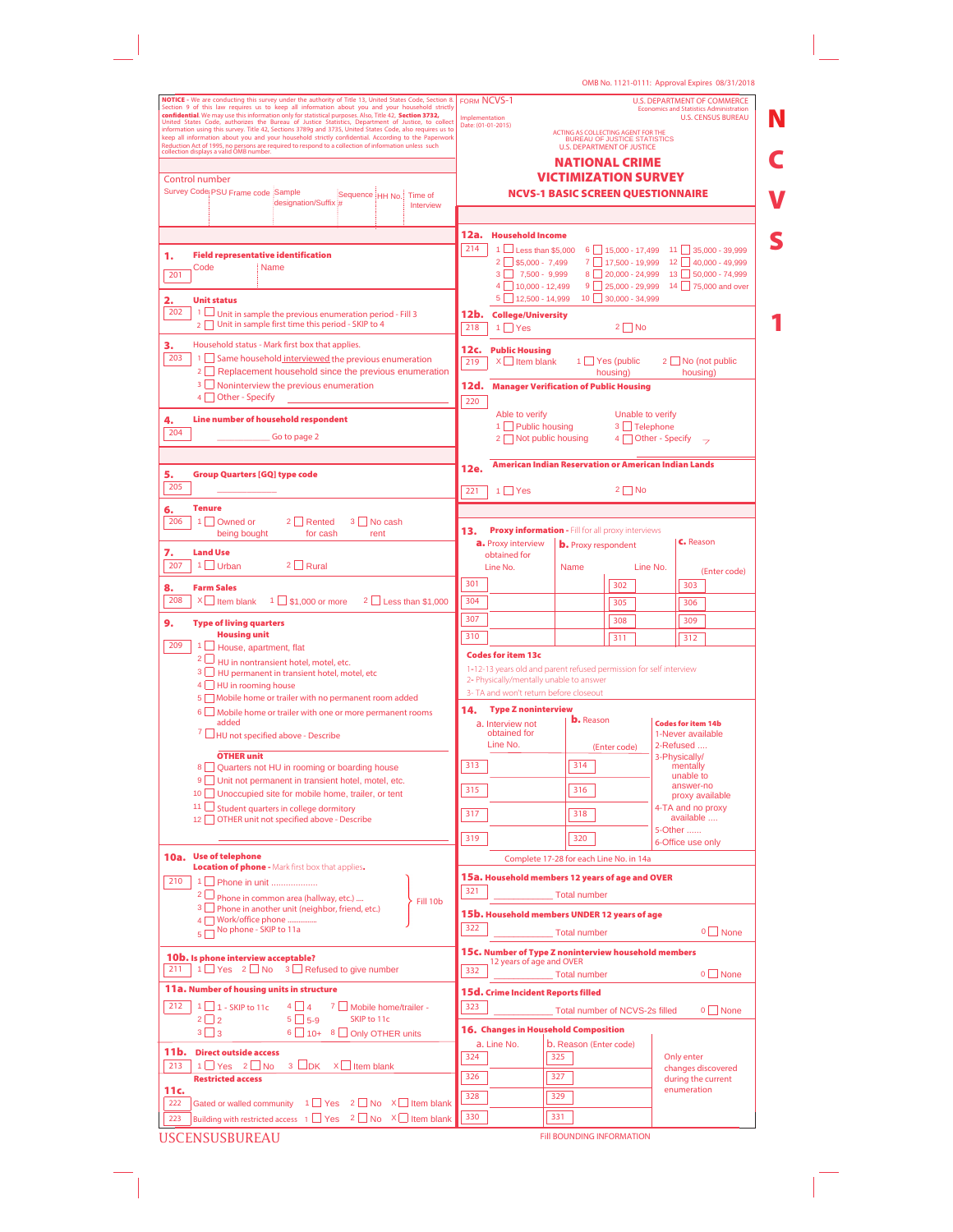|                                                                                                                                                                                                                                              |                                    |                                                                                                                         | <b>RESPONDENT'S PERSONAL CHARACTERISTICS</b>                                                                                                                |                          |                                                |                                                      |                                                                                                                                                                       |                                  |                                                                                                                            |                                                     |
|----------------------------------------------------------------------------------------------------------------------------------------------------------------------------------------------------------------------------------------------|------------------------------------|-------------------------------------------------------------------------------------------------------------------------|-------------------------------------------------------------------------------------------------------------------------------------------------------------|--------------------------|------------------------------------------------|------------------------------------------------------|-----------------------------------------------------------------------------------------------------------------------------------------------------------------------|----------------------------------|----------------------------------------------------------------------------------------------------------------------------|-----------------------------------------------------|
| 17. Name of respondent                                                                                                                                                                                                                       |                                    |                                                                                                                         |                                                                                                                                                             |                          |                                                | 18. Type of interview                                |                                                                                                                                                                       |                                  |                                                                                                                            | 19.<br>Line<br>No.                                  |
| Last                                                                                                                                                                                                                                         |                                    |                                                                                                                         |                                                                                                                                                             |                          |                                                | 401                                                  |                                                                                                                                                                       |                                  |                                                                                                                            | 402                                                 |
| First                                                                                                                                                                                                                                        |                                    |                                                                                                                         |                                                                                                                                                             |                          |                                                | 1 Per. - Self-respondent<br>2 Tel. - Self-respondent |                                                                                                                                                                       |                                  |                                                                                                                            |                                                     |
|                                                                                                                                                                                                                                              |                                    |                                                                                                                         |                                                                                                                                                             |                          |                                                | 3 Per. - Proxy                                       | Fill 13 on cover page                                                                                                                                                 |                                  |                                                                                                                            |                                                     |
|                                                                                                                                                                                                                                              |                                    |                                                                                                                         |                                                                                                                                                             |                          |                                                | $4 \Box$ Tel. - Proxy                                |                                                                                                                                                                       |                                  |                                                                                                                            | Line No.                                            |
| 20.                                                                                                                                                                                                                                          | 21.                                | 22a.                                                                                                                    | 22b.<br>(From previous                                                                                                                                      | 23.                      | 24.                                            | 25.                                                  | 26.                                                                                                                                                                   | 27.                              | 28.                                                                                                                        |                                                     |
| <b>Relationship to</b><br>reference<br>person                                                                                                                                                                                                | <b>Age last</b><br><b>Birthday</b> | <b>Marital status</b><br><b>THIS survey</b><br>period                                                                   | enumeration)<br><b>Marital</b><br>status LAST<br>survey period                                                                                              | <b>Sex</b>               | <b>Armed</b><br><b>Forces</b><br><b>Member</b> | <b>Educational</b><br><b>attainment</b>              | <b>Attending</b><br><b>School</b>                                                                                                                                     | <b>Hispanic</b><br><b>Origin</b> | Race<br>Mark all that<br>apply.                                                                                            |                                                     |
| 403                                                                                                                                                                                                                                          | 404                                | 405                                                                                                                     | 406                                                                                                                                                         | 407                      | 408                                            | 409                                                  | 411                                                                                                                                                                   | 413                              | 412                                                                                                                        |                                                     |
| $\mathbf{1}$<br>  Husband<br>$\overline{2}$<br>$\Box$ Wife<br>$3 \cup$ Son<br>4<br>Daughter<br>$5 \Box$ Father<br>6<br>$\Box$ Mother<br>$\overline{7}$<br>$\Box$ Brother<br>8 Sister<br>9 Other relative<br>10 Nonrelative<br>11 Ref. person | Age                                | $1$ Married<br>2 Widowed<br>3 Divorced<br>4 Separated<br>$5 \Box$ Never<br>married                                      | $1 \Box$ Married<br>$2 \Box$ Widowed<br>3 Divorced<br>$4 \Box$ Separated<br>5 Never<br>married<br>$6 \Box$ Not inter-<br>viewed<br>last<br>survey<br>period | $1 \Box M$<br>$2 \Box F$ | $1$ $\Box$ Yes<br>$2 \square$ No               | <b>Highest level</b><br>completed                    | $1 \square$ Regular<br>school<br>$2 \Box$ College/<br>Univer-<br>sity<br>$3$ Trade<br>school<br>$4$ Voca-<br>tional<br>school<br>5 None of<br>the<br>above<br>schools | $1 \square$ Yes<br>$2 \Box$ No   | 1 White<br>$2$ Black/African<br>American<br>3 American<br><b>Native</b><br>$4 \Box$ Asian<br>5 Native<br>6 Other - Specify | Indian/Alaska<br>Hawaiian/Other<br>Pacific Islander |
| 29.<br>Date of interview                                                                                                                                                                                                                     |                                    |                                                                                                                         |                                                                                                                                                             |                          | 501                                            | Month                                                | Day                                                                                                                                                                   | Year                             |                                                                                                                            |                                                     |
|                                                                                                                                                                                                                                              |                                    |                                                                                                                         |                                                                                                                                                             |                          |                                                |                                                      |                                                                                                                                                                       |                                  |                                                                                                                            |                                                     |
|                                                                                                                                                                                                                                              |                                    |                                                                                                                         |                                                                                                                                                             |                          | <b>MOBILITY QUESTIONS</b>                      |                                                      |                                                                                                                                                                       |                                  |                                                                                                                            |                                                     |
|                                                                                                                                                                                                                                              |                                    | Before we get to the crime questions, I have some questions that are<br>helpful in studying where and why crimes occur. |                                                                                                                                                             |                          | 506                                            |                                                      | Years (Round to nearest whole year)                                                                                                                                   |                                  | $If = 0$ ASK to 33b<br>If $= DK$ or RF SKIP to 33c                                                                         |                                                     |
| 33a.<br>Ask or verify -<br>How long have you lived at this address?                                                                                                                                                                          |                                    |                                                                                                                         |                                                                                                                                                             |                          |                                                |                                                      |                                                                                                                                                                       |                                  | Else SKIP to 33d                                                                                                           |                                                     |
| (Enter 0 if less than 1 year.)                                                                                                                                                                                                               |                                    |                                                                                                                         |                                                                                                                                                             |                          |                                                |                                                      |                                                                                                                                                                       |                                  |                                                                                                                            |                                                     |
| <b>How many months?</b>                                                                                                                                                                                                                      |                                    |                                                                                                                         |                                                                                                                                                             |                          | 505                                            |                                                      | Months (1-11) - SKIP to 33e                                                                                                                                           |                                  |                                                                                                                            |                                                     |
|                                                                                                                                                                                                                                              |                                    |                                                                                                                         |                                                                                                                                                             |                          |                                                |                                                      | 1 <b>More than 5 years</b> - If HHLD Respondent ASK 34, else SKIP to 36a.                                                                                             |                                  |                                                                                                                            |                                                     |
| <b>Have you lived here</b>                                                                                                                                                                                                                   |                                    |                                                                                                                         |                                                                                                                                                             |                          |                                                |                                                      | 2 Less than 5 years, but more than 1 year                                                                                                                             |                                  |                                                                                                                            | <b>SKIP</b>                                         |
| Read categories 1-4:                                                                                                                                                                                                                         |                                    |                                                                                                                         |                                                                                                                                                             |                          |                                                | $4\Box$ 6 months or less<br>5 □ Don't Know           | 3 Less than 1 year, but more than 6 months                                                                                                                            |                                  |                                                                                                                            | to 33e                                              |
| <b>CHECK</b><br><b>ITEM A</b>                                                                                                                                                                                                                |                                    | How many years are entered in 33a?                                                                                      |                                                                                                                                                             |                          |                                                | ⊔                                                    | 5 years or more - If HHLD Respondent SKIP to 34, else SKIP to 36a<br>Less than 5 years - ASK 33e                                                                      |                                  |                                                                                                                            |                                                     |
| 33b.<br>33c.<br>33d.<br>33e.                                                                                                                                                                                                                 |                                    |                                                                                                                         |                                                                                                                                                             |                          | 508                                            |                                                      | Number of times -                                                                                                                                                     |                                  |                                                                                                                            |                                                     |
|                                                                                                                                                                                                                                              |                                    | Altogether, how many times have you moved in the last                                                                   |                                                                                                                                                             |                          |                                                |                                                      |                                                                                                                                                                       |                                  | Else SKIP to 36a                                                                                                           |                                                     |
| Enter number of times.                                                                                                                                                                                                                       |                                    |                                                                                                                         |                                                                                                                                                             |                          |                                                |                                                      |                                                                                                                                                                       |                                  |                                                                                                                            |                                                     |
|                                                                                                                                                                                                                                              |                                    |                                                                                                                         | <b>BUSINESS OPERATED FROM SAMPLE ADDRESS</b> (Ask of Household Respondent Only)                                                                             |                          |                                                |                                                      |                                                                                                                                                                       |                                  |                                                                                                                            | If HHLD Respondent ASK 34,                          |
| address?                                                                                                                                                                                                                                     |                                    | Does anyone in this household operate a business from this                                                              |                                                                                                                                                             |                          | 530                                            | $\Box$ Yes - ASK 35<br>$\overline{2}$                | No - SKIP to 36a                                                                                                                                                      |                                  |                                                                                                                            |                                                     |
|                                                                                                                                                                                                                                              |                                    |                                                                                                                         |                                                                                                                                                             |                          | 531                                            |                                                      | Yes (Recognizable business)                                                                                                                                           |                                  |                                                                                                                            |                                                     |
| 34. (Asked of Household Respondent Only)<br>35. (Asked of Household Respondent Only)<br>If this is a PERSONAL visit - Fill by observation.<br>If this is a TELEPHONE contact - Ask.                                                          |                                    |                                                                                                                         |                                                                                                                                                             |                          |                                                | $\overline{2}$<br>$\Box$                             | No (Unrecognizable business)                                                                                                                                          |                                  |                                                                                                                            |                                                     |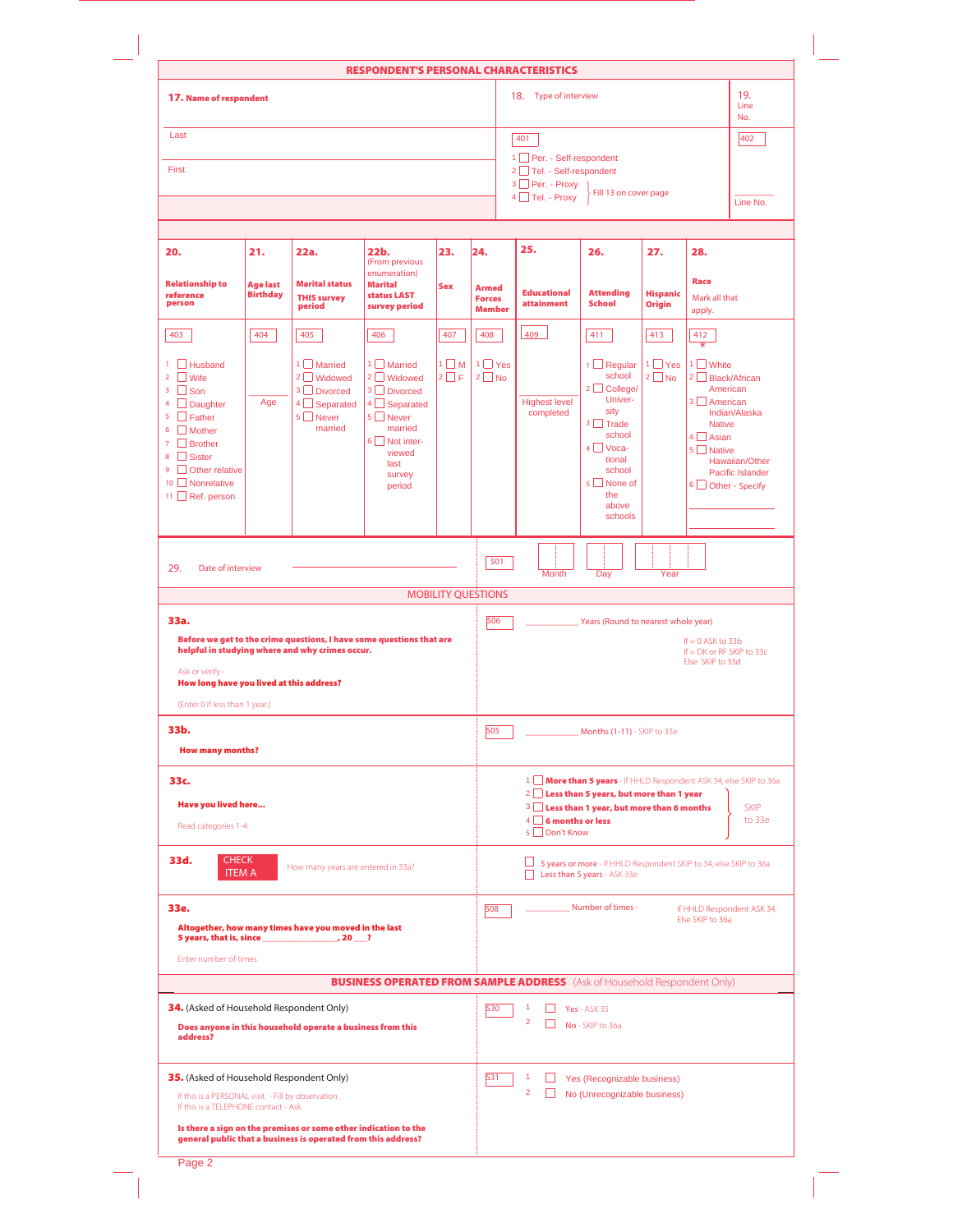| 36a.                                                                                                                                                                                       |                                                                 |
|--------------------------------------------------------------------------------------------------------------------------------------------------------------------------------------------|-----------------------------------------------------------------|
| I'm going to read some examples that will give you an idea of the<br>kinds of crimes this study covers.                                                                                    |                                                                 |
| As I go through them, tell me if any of these happened to you in the                                                                                                                       |                                                                 |
| Was something belonging to YOU stolen, such as -                                                                                                                                           |                                                                 |
| Read each category.                                                                                                                                                                        |                                                                 |
| (a) Things that you carry, like luggage, a wallet, purse, briefcase<br>book -                                                                                                              |                                                                 |
| (b) Clothing, jewelry, or cellphone -                                                                                                                                                      |                                                                 |
| (c) Bicycle or sports equipment -                                                                                                                                                          |                                                                 |
| (d) Things in your home - like a TV, stereo, or tools -                                                                                                                                    |                                                                 |
| (e) Things outside your home such as a garden hose or lawn<br>furniture - (Asked of Household Respondent only)                                                                             |                                                                 |
| (f) Things belonging to children in the household -<br>(Asked of Household Respondent only)                                                                                                |                                                                 |
| (g) Things from a vehicle, such as a package, groceries, camera, or<br>$CDs -$                                                                                                             |                                                                 |
| <b>OR</b>                                                                                                                                                                                  |                                                                 |
| (h) Did anyone ATTEMPT to steal anything belonging to you?                                                                                                                                 | 532<br>$\Box$ Yes - ASK 36b                                     |
| Ask only if necessary                                                                                                                                                                      | 2 No - If Household Respondent SKIP to 37a;<br>Else SKIP to 40a |
| Did any incidents of this type happen to you?                                                                                                                                              |                                                                 |
| 36b.                                                                                                                                                                                       | 533                                                             |
| <b>How many times?</b>                                                                                                                                                                     | Number of times (36b)                                           |
| 36с.                                                                                                                                                                                       | Briefly describe incident(s)                                    |
| <b>What happened?</b>                                                                                                                                                                      |                                                                 |
|                                                                                                                                                                                            |                                                                 |
|                                                                                                                                                                                            |                                                                 |
|                                                                                                                                                                                            | If Household Respondent ASK 37a; else SKIP to 40a               |
| 37a. (Asked of Household Respondent Only)                                                                                                                                                  |                                                                 |
| (Other than any incidents already mentioned,) has anyone -                                                                                                                                 |                                                                 |
| Read each category.                                                                                                                                                                        |                                                                 |
| (a) Broken in or ATTEMPTED to break into your home by forcing a<br>door or window, pushing past someone, jimmying a lock, cutting<br>a screen, or entering through an open door or window? |                                                                 |
| (b) Has anyone illegally gotten in or tried to get into a garage, shed,<br>or storage room?<br><b>OR</b>                                                                                   |                                                                 |
| (c) Illegally gotten in or tried to get into a hotel or motel room or<br>vacation home where you were staying?                                                                             |                                                                 |
| Ask only if necessary                                                                                                                                                                      | 534<br>Yes - ASK 37b<br>$1 \mid$                                |
| Did any incidents of this type happen to you?                                                                                                                                              | No - SKIP to 38<br>$2\Box$                                      |
| 37b. (Asked of Household Respondent Only)                                                                                                                                                  | 535                                                             |
| <b>How many times?</b>                                                                                                                                                                     | Number of times (37b)                                           |
| <b>37c.</b> (Asked of Household Respondent Only)                                                                                                                                           | Briefly describe incident(s)                                    |
| <b>What happened?</b>                                                                                                                                                                      |                                                                 |
|                                                                                                                                                                                            |                                                                 |
|                                                                                                                                                                                            |                                                                 |
|                                                                                                                                                                                            |                                                                 |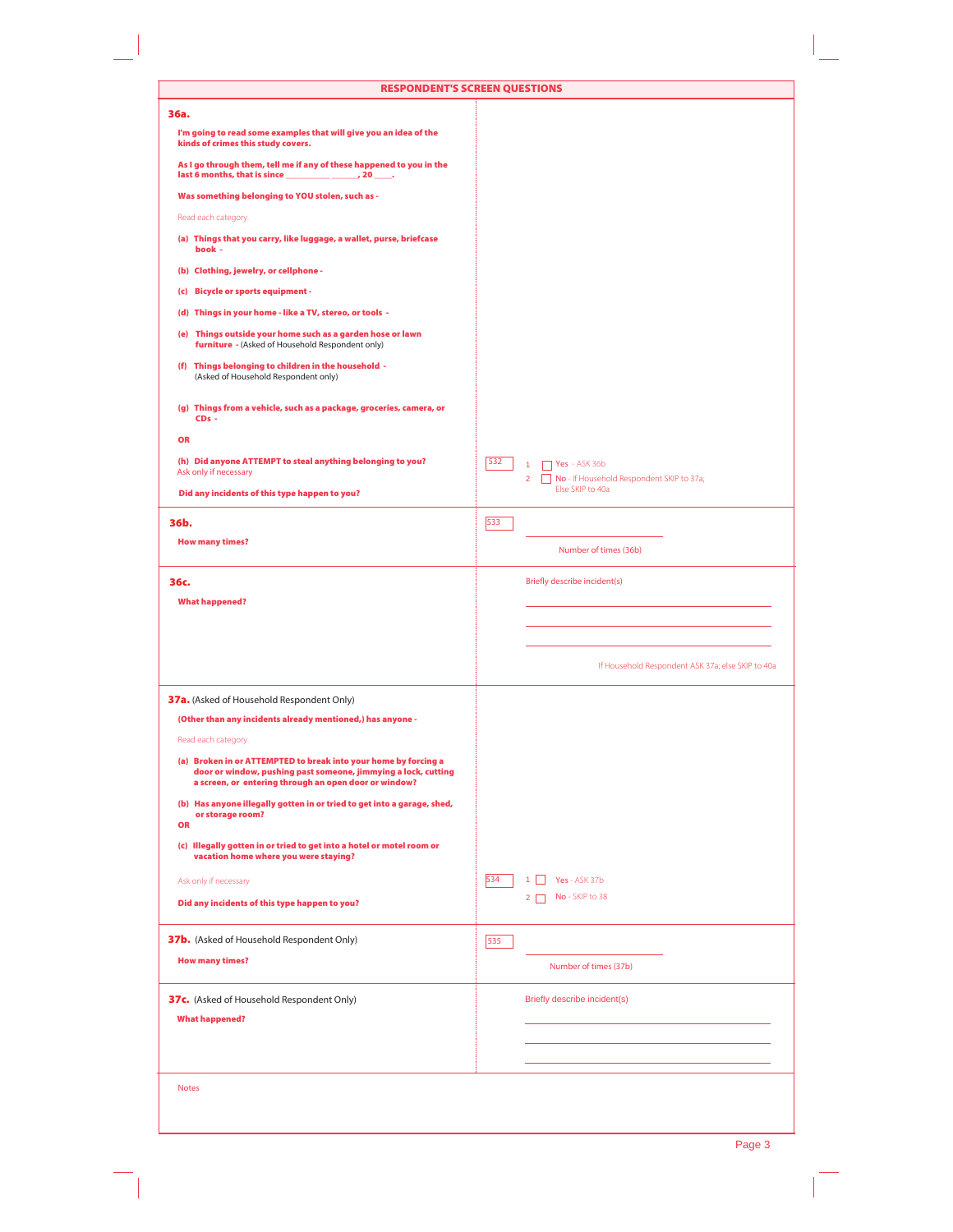| <b>RESPONDENT'S SCREEN QUESTIONS</b>                                                                                                                                                                                                                                                                                                                                                                                                                                                                                                                                                                                                                                                                                                                       |                                                                                                                           |
|------------------------------------------------------------------------------------------------------------------------------------------------------------------------------------------------------------------------------------------------------------------------------------------------------------------------------------------------------------------------------------------------------------------------------------------------------------------------------------------------------------------------------------------------------------------------------------------------------------------------------------------------------------------------------------------------------------------------------------------------------------|---------------------------------------------------------------------------------------------------------------------------|
| 38. (Asked of Household Respondent Only)<br>What was the TOTAL number of cars, vans, trucks, motorcycles, or<br>other motor vehicles owned by you or any other member of this<br>household during the last 6 months? Include those you no longer<br>own.                                                                                                                                                                                                                                                                                                                                                                                                                                                                                                   | 536<br>0   None - SKIP to 40a<br>1 □ 1<br>$2\Box 2$<br>$3\Box$<br>$4 \square 4$ or more                                   |
| <b>39a.</b> (Asked of Household Respondent Only)<br>During the last 6 months, (other than any incidents already<br>mentioned,) (was the vehicle/were any of the vehicles) -<br>Read each category.<br>(a) Stolen or used without permission?<br>(b) Did anyone steal any parts such as a tire, car stereo, hubcap, or<br>battery?<br>(c) Did anyone steal any gas from (it/them)?<br><b>OR</b><br>(d) Did anyone ATTEMPT to steal any vehicle or parts attached to<br>(it/them)?<br>Ask only if necessary<br>Did any incidents of this type happen to you?<br><b>39b.</b> (Asked of Household Respondent Only)<br><b>How many times?</b><br><b>39c.</b> (Asked of Household Respondent Only)<br><b>What happened?</b>                                      | 537<br>$1$ Yes - ASK 39b<br>$2 \Box$ No - SKIP to 40a<br>538<br>Number of times (39b)<br>Briefly describe incident(s)     |
| 40a.<br>(Other than any incidents already mentioned,) since<br>, 20 ____, were you attacked or threatened OR did you have<br>something stolen from you -<br>Read each category.<br>(a) At home including the porch or yard -<br>(b) At or near a friend's, relative's, or neighbor's home -<br>(c) At work or school -<br>d) In places such as a storage shed or laundry room, a shopping<br>mall, restaurant, bank, or airport -<br>(e) While riding in any vehicle -<br>(f) On the street or in a parking lot -<br>(g) At such places as a party, theater, gym, picnic area, bowling<br>lanes, or while fishing or hunting -<br><b>OR</b><br>(h) Did anyone ATTEMPT to attack or ATTEMPT to steal<br>anything belonging to you from any of these places? |                                                                                                                           |
| Ask only if necessary<br>Did any incidents of this type happen to you?<br>40b.<br><b>How many times?</b><br>40c.<br><b>What happened?</b>                                                                                                                                                                                                                                                                                                                                                                                                                                                                                                                                                                                                                  | $\Box$ Yes - ASK 40b<br>1.<br>539<br>$2$ No - SKIP to 41a<br>540<br>Number of times (40b)<br>Briefly describe incident(s) |
|                                                                                                                                                                                                                                                                                                                                                                                                                                                                                                                                                                                                                                                                                                                                                            |                                                                                                                           |

Page 4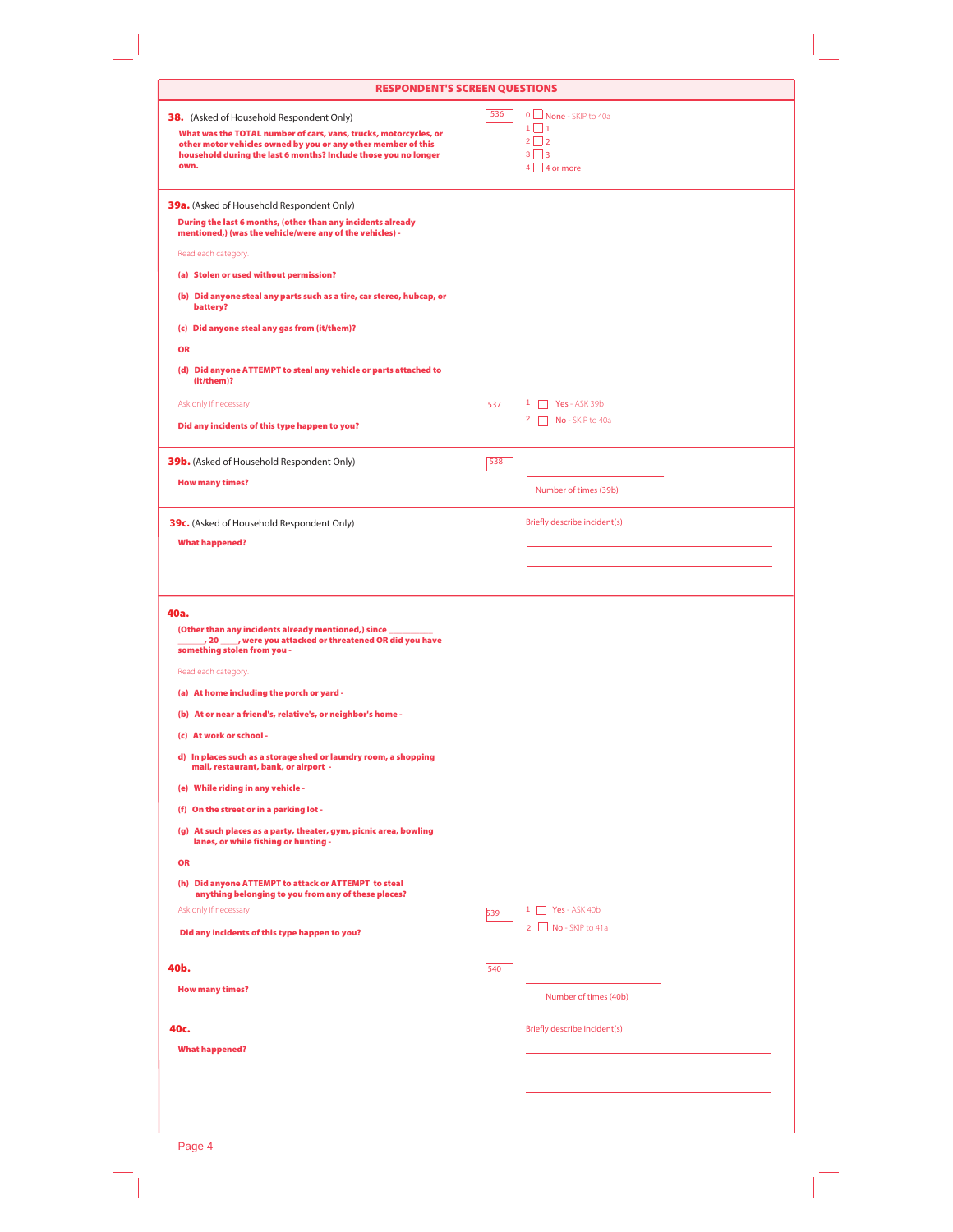| <b>RESPONDENT'S SCREEN QUESTIONS</b>                                                                                                                                                                     |                                     |
|----------------------------------------------------------------------------------------------------------------------------------------------------------------------------------------------------------|-------------------------------------|
| 41a.                                                                                                                                                                                                     |                                     |
| (Other than any incidents already mentioned,) has anyone attacked<br>or threatened you in any of these ways -                                                                                            |                                     |
| (Exclude telephone threats) -                                                                                                                                                                            |                                     |
| Read each category.                                                                                                                                                                                      |                                     |
| (a) With any weapon, for instance, a gun or knife -                                                                                                                                                      |                                     |
| (b) With anything like a baseball bat, frying pan, scissors, or stick -                                                                                                                                  |                                     |
| (c) By something thrown, such as a rock or bottle -                                                                                                                                                      |                                     |
| (d) Include any grabbing, punching, or choking,                                                                                                                                                          |                                     |
| (e) Any rape, attempted rape or other type of sexual attack -                                                                                                                                            |                                     |
| (f) Any face to face threats -                                                                                                                                                                           |                                     |
| <b>OR</b>                                                                                                                                                                                                |                                     |
| (g) Any attack or threat or use of force by anyone at all? Please<br>mention it even if you are not certain it was a crime.                                                                              |                                     |
| Ask only if necessary                                                                                                                                                                                    | $1 \Box$ Yes - ASK 41b<br>541       |
| Did any incidents of this type happen to you?                                                                                                                                                            | $2 \Box$ No - SKIP to 42a           |
|                                                                                                                                                                                                          |                                     |
| 41b.                                                                                                                                                                                                     | 542                                 |
| <b>How many times?</b>                                                                                                                                                                                   | Number of times (41b)               |
|                                                                                                                                                                                                          |                                     |
| 41c.                                                                                                                                                                                                     | <b>Briefly describe incident(s)</b> |
| <b>What happened?</b>                                                                                                                                                                                    |                                     |
|                                                                                                                                                                                                          |                                     |
|                                                                                                                                                                                                          |                                     |
| 42a.                                                                                                                                                                                                     |                                     |
| People often don't think of incidents committed by someone they<br>know. (Other than any incidents already mentioned,) did you have<br>something stolen from you OR were you attacked or threatened by - |                                     |
| (Exclude telephone threats)                                                                                                                                                                              |                                     |
| Read each category.                                                                                                                                                                                      |                                     |
| (a) Someone at work or school -                                                                                                                                                                          |                                     |
| (b) A neighbor or friend -                                                                                                                                                                               |                                     |
| (c) A relative or family member -                                                                                                                                                                        |                                     |
| (d) Any other person you've met or known?                                                                                                                                                                |                                     |
| Ask only if necessary                                                                                                                                                                                    | 543<br>$1 \Box$<br>Yes - ASK 42b    |
| Did any incidents of this type happen to you?                                                                                                                                                            | $2 \Box$ No - SKIP to 43a           |
|                                                                                                                                                                                                          |                                     |
| 42b.                                                                                                                                                                                                     | 544                                 |
| <b>How many times?</b>                                                                                                                                                                                   | Number of times (42b)               |
|                                                                                                                                                                                                          |                                     |
| 42c.<br><b>What happened?</b>                                                                                                                                                                            | Briefly describe incident(s)        |
|                                                                                                                                                                                                          |                                     |
|                                                                                                                                                                                                          |                                     |
|                                                                                                                                                                                                          |                                     |
| <b>Notes</b>                                                                                                                                                                                             |                                     |
|                                                                                                                                                                                                          |                                     |
|                                                                                                                                                                                                          |                                     |
|                                                                                                                                                                                                          |                                     |
|                                                                                                                                                                                                          |                                     |
|                                                                                                                                                                                                          |                                     |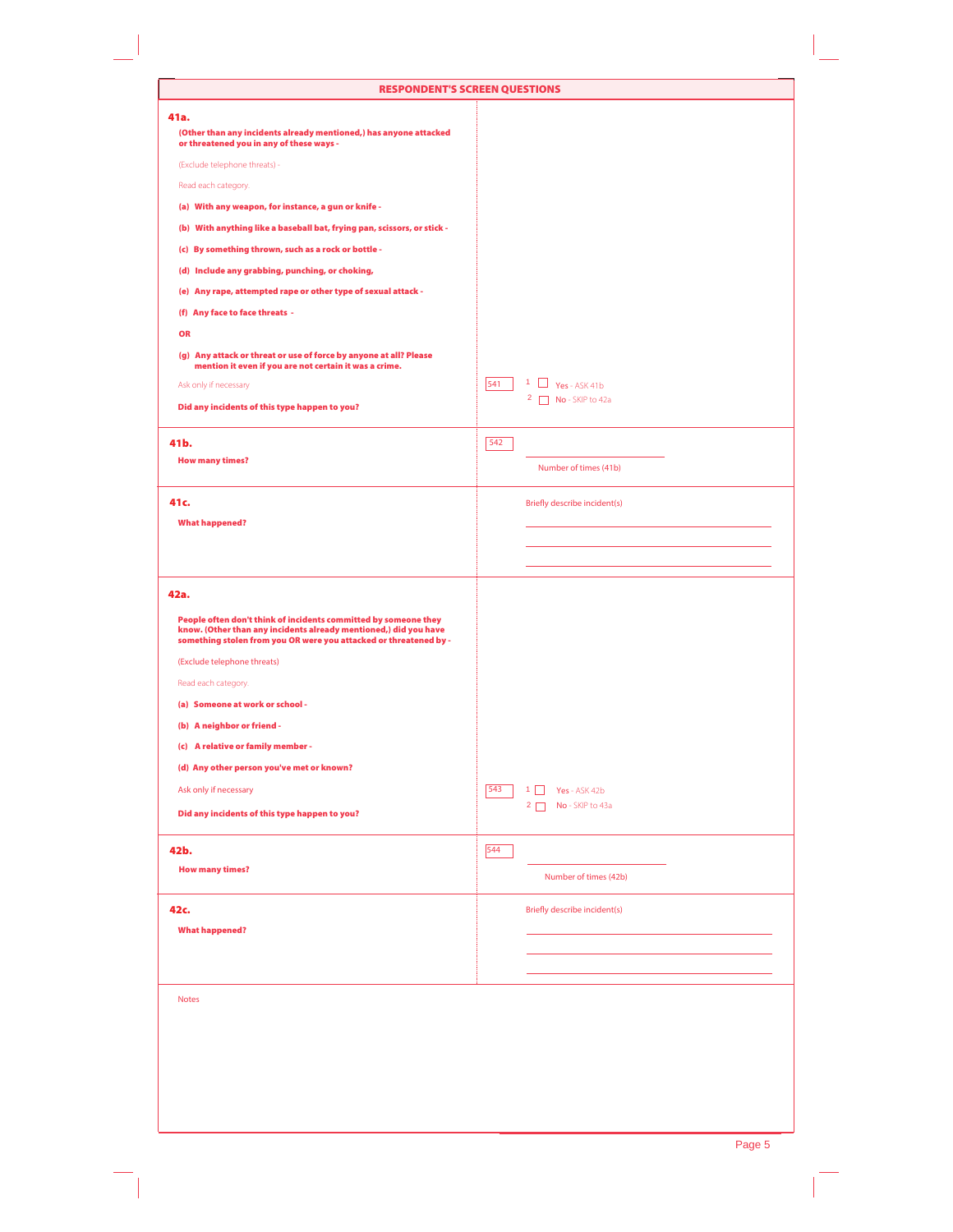| 43a.<br>Incidents involving forced or unwanted sexual acts are often<br>difficult to talk about. (Other than any incidents already<br>mentioned,) have you been forced or coerced to engage in<br>unwanted sexual activity by -<br>Read each category.<br>(a) Someone you didn't know -<br>(b) A casual acquaintance -<br><b>OR</b><br>(c) Someone you know well?<br>545<br>Ask only if necessary<br>$\Box$ Yes - ASK 43b<br>1<br>$2 \Box$ No - SKIP to 44a<br>Did any incidents of this type happen to you?<br>546<br>43a.<br><b>How many times?</b><br>Number of times (43b)<br><b>Briefly describe incident(s)</b><br>43c.<br><b>What happened?</b><br>547<br>1 $\Box$ Yes - ASK 44b<br>2 $\Box$ No - SKIP to 45a<br>44a.<br>During the last 6 months, (other than any incidents already<br>mentioned,) did you call the police to report something that<br>happened to YOU which you thought was a crime?<br>44b.<br>Briefly describe incident(s)<br><b>What happened?</b><br><b>CHECK</b><br>549<br>$1$ $\Box$ Yes - ASK 44d<br>44c.<br><b>ITEM B</b><br>2 No - SKIP to 45a<br>If not sure ask:<br>Were you attacked or threatened, or was something stolen or an<br>attempt made to steal something that belonged to you or another<br>household member?<br>44d.<br>550<br><b>How many times?</b><br>Number of times (44d) | <b>RESPONDENT'S SCREEN QUESTIONS</b> |
|----------------------------------------------------------------------------------------------------------------------------------------------------------------------------------------------------------------------------------------------------------------------------------------------------------------------------------------------------------------------------------------------------------------------------------------------------------------------------------------------------------------------------------------------------------------------------------------------------------------------------------------------------------------------------------------------------------------------------------------------------------------------------------------------------------------------------------------------------------------------------------------------------------------------------------------------------------------------------------------------------------------------------------------------------------------------------------------------------------------------------------------------------------------------------------------------------------------------------------------------------------------------------------------------------------------------------------|--------------------------------------|
|                                                                                                                                                                                                                                                                                                                                                                                                                                                                                                                                                                                                                                                                                                                                                                                                                                                                                                                                                                                                                                                                                                                                                                                                                                                                                                                                  |                                      |
|                                                                                                                                                                                                                                                                                                                                                                                                                                                                                                                                                                                                                                                                                                                                                                                                                                                                                                                                                                                                                                                                                                                                                                                                                                                                                                                                  |                                      |
|                                                                                                                                                                                                                                                                                                                                                                                                                                                                                                                                                                                                                                                                                                                                                                                                                                                                                                                                                                                                                                                                                                                                                                                                                                                                                                                                  |                                      |
|                                                                                                                                                                                                                                                                                                                                                                                                                                                                                                                                                                                                                                                                                                                                                                                                                                                                                                                                                                                                                                                                                                                                                                                                                                                                                                                                  |                                      |
|                                                                                                                                                                                                                                                                                                                                                                                                                                                                                                                                                                                                                                                                                                                                                                                                                                                                                                                                                                                                                                                                                                                                                                                                                                                                                                                                  |                                      |
|                                                                                                                                                                                                                                                                                                                                                                                                                                                                                                                                                                                                                                                                                                                                                                                                                                                                                                                                                                                                                                                                                                                                                                                                                                                                                                                                  |                                      |
|                                                                                                                                                                                                                                                                                                                                                                                                                                                                                                                                                                                                                                                                                                                                                                                                                                                                                                                                                                                                                                                                                                                                                                                                                                                                                                                                  |                                      |
|                                                                                                                                                                                                                                                                                                                                                                                                                                                                                                                                                                                                                                                                                                                                                                                                                                                                                                                                                                                                                                                                                                                                                                                                                                                                                                                                  |                                      |
|                                                                                                                                                                                                                                                                                                                                                                                                                                                                                                                                                                                                                                                                                                                                                                                                                                                                                                                                                                                                                                                                                                                                                                                                                                                                                                                                  |                                      |
|                                                                                                                                                                                                                                                                                                                                                                                                                                                                                                                                                                                                                                                                                                                                                                                                                                                                                                                                                                                                                                                                                                                                                                                                                                                                                                                                  |                                      |
|                                                                                                                                                                                                                                                                                                                                                                                                                                                                                                                                                                                                                                                                                                                                                                                                                                                                                                                                                                                                                                                                                                                                                                                                                                                                                                                                  |                                      |
|                                                                                                                                                                                                                                                                                                                                                                                                                                                                                                                                                                                                                                                                                                                                                                                                                                                                                                                                                                                                                                                                                                                                                                                                                                                                                                                                  |                                      |
|                                                                                                                                                                                                                                                                                                                                                                                                                                                                                                                                                                                                                                                                                                                                                                                                                                                                                                                                                                                                                                                                                                                                                                                                                                                                                                                                  |                                      |
|                                                                                                                                                                                                                                                                                                                                                                                                                                                                                                                                                                                                                                                                                                                                                                                                                                                                                                                                                                                                                                                                                                                                                                                                                                                                                                                                  |                                      |
|                                                                                                                                                                                                                                                                                                                                                                                                                                                                                                                                                                                                                                                                                                                                                                                                                                                                                                                                                                                                                                                                                                                                                                                                                                                                                                                                  |                                      |
|                                                                                                                                                                                                                                                                                                                                                                                                                                                                                                                                                                                                                                                                                                                                                                                                                                                                                                                                                                                                                                                                                                                                                                                                                                                                                                                                  |                                      |
|                                                                                                                                                                                                                                                                                                                                                                                                                                                                                                                                                                                                                                                                                                                                                                                                                                                                                                                                                                                                                                                                                                                                                                                                                                                                                                                                  |                                      |
|                                                                                                                                                                                                                                                                                                                                                                                                                                                                                                                                                                                                                                                                                                                                                                                                                                                                                                                                                                                                                                                                                                                                                                                                                                                                                                                                  |                                      |
|                                                                                                                                                                                                                                                                                                                                                                                                                                                                                                                                                                                                                                                                                                                                                                                                                                                                                                                                                                                                                                                                                                                                                                                                                                                                                                                                  |                                      |
|                                                                                                                                                                                                                                                                                                                                                                                                                                                                                                                                                                                                                                                                                                                                                                                                                                                                                                                                                                                                                                                                                                                                                                                                                                                                                                                                  |                                      |
|                                                                                                                                                                                                                                                                                                                                                                                                                                                                                                                                                                                                                                                                                                                                                                                                                                                                                                                                                                                                                                                                                                                                                                                                                                                                                                                                  |                                      |
|                                                                                                                                                                                                                                                                                                                                                                                                                                                                                                                                                                                                                                                                                                                                                                                                                                                                                                                                                                                                                                                                                                                                                                                                                                                                                                                                  |                                      |
|                                                                                                                                                                                                                                                                                                                                                                                                                                                                                                                                                                                                                                                                                                                                                                                                                                                                                                                                                                                                                                                                                                                                                                                                                                                                                                                                  |                                      |
|                                                                                                                                                                                                                                                                                                                                                                                                                                                                                                                                                                                                                                                                                                                                                                                                                                                                                                                                                                                                                                                                                                                                                                                                                                                                                                                                  |                                      |
|                                                                                                                                                                                                                                                                                                                                                                                                                                                                                                                                                                                                                                                                                                                                                                                                                                                                                                                                                                                                                                                                                                                                                                                                                                                                                                                                  |                                      |
|                                                                                                                                                                                                                                                                                                                                                                                                                                                                                                                                                                                                                                                                                                                                                                                                                                                                                                                                                                                                                                                                                                                                                                                                                                                                                                                                  |                                      |
|                                                                                                                                                                                                                                                                                                                                                                                                                                                                                                                                                                                                                                                                                                                                                                                                                                                                                                                                                                                                                                                                                                                                                                                                                                                                                                                                  |                                      |
|                                                                                                                                                                                                                                                                                                                                                                                                                                                                                                                                                                                                                                                                                                                                                                                                                                                                                                                                                                                                                                                                                                                                                                                                                                                                                                                                  |                                      |
|                                                                                                                                                                                                                                                                                                                                                                                                                                                                                                                                                                                                                                                                                                                                                                                                                                                                                                                                                                                                                                                                                                                                                                                                                                                                                                                                  |                                      |
|                                                                                                                                                                                                                                                                                                                                                                                                                                                                                                                                                                                                                                                                                                                                                                                                                                                                                                                                                                                                                                                                                                                                                                                                                                                                                                                                  |                                      |
|                                                                                                                                                                                                                                                                                                                                                                                                                                                                                                                                                                                                                                                                                                                                                                                                                                                                                                                                                                                                                                                                                                                                                                                                                                                                                                                                  |                                      |
|                                                                                                                                                                                                                                                                                                                                                                                                                                                                                                                                                                                                                                                                                                                                                                                                                                                                                                                                                                                                                                                                                                                                                                                                                                                                                                                                  |                                      |
|                                                                                                                                                                                                                                                                                                                                                                                                                                                                                                                                                                                                                                                                                                                                                                                                                                                                                                                                                                                                                                                                                                                                                                                                                                                                                                                                  |                                      |
|                                                                                                                                                                                                                                                                                                                                                                                                                                                                                                                                                                                                                                                                                                                                                                                                                                                                                                                                                                                                                                                                                                                                                                                                                                                                                                                                  |                                      |
|                                                                                                                                                                                                                                                                                                                                                                                                                                                                                                                                                                                                                                                                                                                                                                                                                                                                                                                                                                                                                                                                                                                                                                                                                                                                                                                                  |                                      |
|                                                                                                                                                                                                                                                                                                                                                                                                                                                                                                                                                                                                                                                                                                                                                                                                                                                                                                                                                                                                                                                                                                                                                                                                                                                                                                                                  |                                      |
|                                                                                                                                                                                                                                                                                                                                                                                                                                                                                                                                                                                                                                                                                                                                                                                                                                                                                                                                                                                                                                                                                                                                                                                                                                                                                                                                  |                                      |
|                                                                                                                                                                                                                                                                                                                                                                                                                                                                                                                                                                                                                                                                                                                                                                                                                                                                                                                                                                                                                                                                                                                                                                                                                                                                                                                                  |                                      |
|                                                                                                                                                                                                                                                                                                                                                                                                                                                                                                                                                                                                                                                                                                                                                                                                                                                                                                                                                                                                                                                                                                                                                                                                                                                                                                                                  |                                      |
|                                                                                                                                                                                                                                                                                                                                                                                                                                                                                                                                                                                                                                                                                                                                                                                                                                                                                                                                                                                                                                                                                                                                                                                                                                                                                                                                  |                                      |
|                                                                                                                                                                                                                                                                                                                                                                                                                                                                                                                                                                                                                                                                                                                                                                                                                                                                                                                                                                                                                                                                                                                                                                                                                                                                                                                                  |                                      |
|                                                                                                                                                                                                                                                                                                                                                                                                                                                                                                                                                                                                                                                                                                                                                                                                                                                                                                                                                                                                                                                                                                                                                                                                                                                                                                                                  |                                      |

Page 6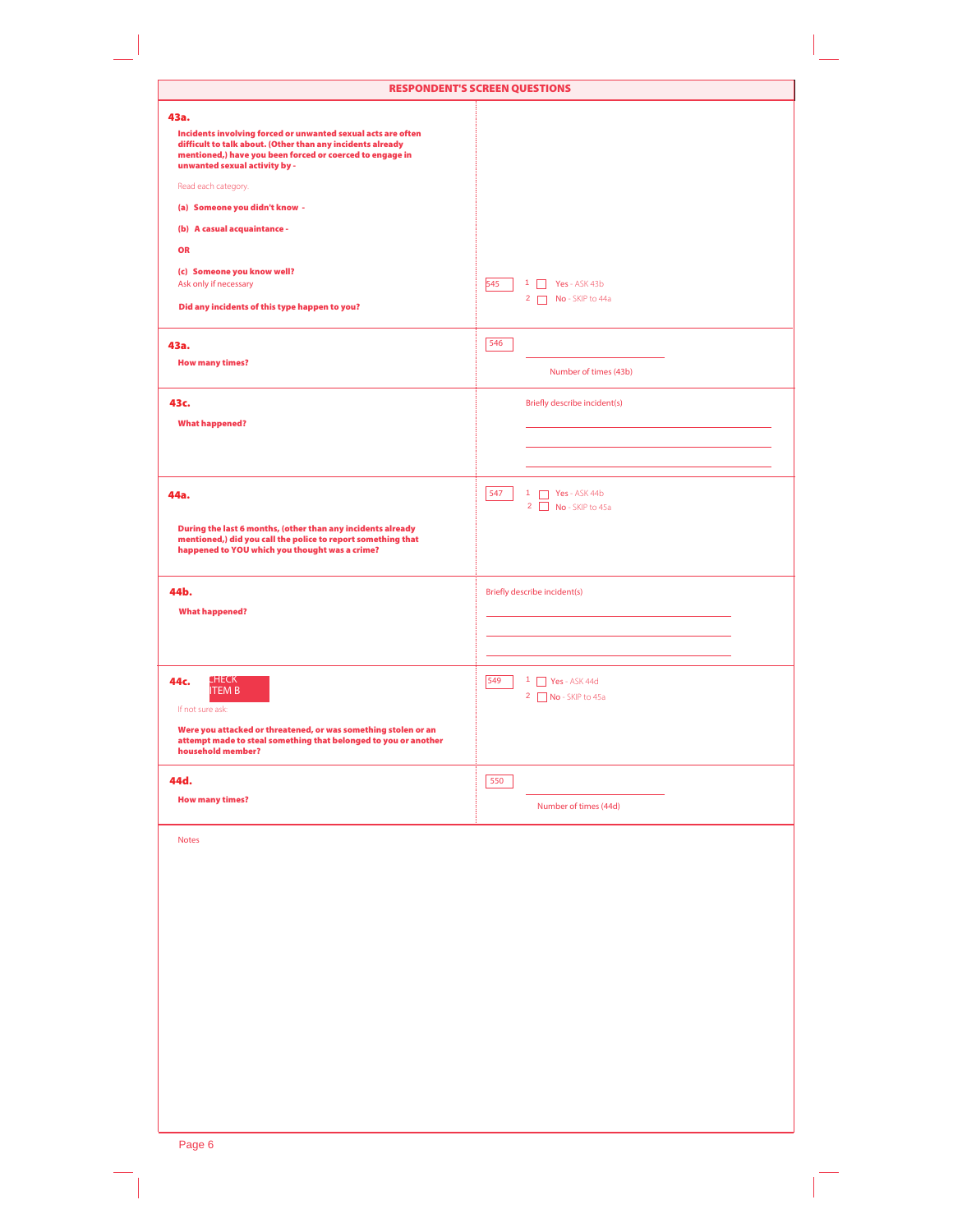|                                                                                                                                                                                                                     | <b>RESPONDENT'S SCREEN QUESTIONS</b>                                                                                                                                                                                                                                                                                                                                                                                                                                                     |
|---------------------------------------------------------------------------------------------------------------------------------------------------------------------------------------------------------------------|------------------------------------------------------------------------------------------------------------------------------------------------------------------------------------------------------------------------------------------------------------------------------------------------------------------------------------------------------------------------------------------------------------------------------------------------------------------------------------------|
| 45a.<br>During the last 6 months, (other than any incidents already<br>mentioned,) did anything which you thought was a crime happen to<br>YOU, but you did NOT report to the police?                               | 551<br>$1 \Box$<br>Yes - ASK 45b<br>$2\Box$<br>No - If HHLD Respondent ASK 46, Else SKIP to 71                                                                                                                                                                                                                                                                                                                                                                                           |
| 45b.<br><b>What happened?</b>                                                                                                                                                                                       | Briefly describe incident(s)                                                                                                                                                                                                                                                                                                                                                                                                                                                             |
| 45c.<br><b>CHECK</b><br><b>ITEM C</b><br>If not sure ask:<br>Were you attacked or threatened, or was something stolen or an<br>attempt made to steal something that belonged to you or another<br>household member? | $1$ <b>Yes</b> - ASK 45d<br>553<br>2 No - If HHLD Respondent ASK 46, Else SKIP to 71                                                                                                                                                                                                                                                                                                                                                                                                     |
| 45d.<br><b>How many times?</b>                                                                                                                                                                                      | 554<br>Number of times (45d)<br>- If HHLD Respondent ASK 46, Else SKIP to 71                                                                                                                                                                                                                                                                                                                                                                                                             |
| <b>RESPONDENT'S CHECK ITEMS D, E, AND G</b>                                                                                                                                                                         |                                                                                                                                                                                                                                                                                                                                                                                                                                                                                          |
| 71.<br><b>CHECK</b><br><b>ITEM D</b><br>Who besides the respondent was present when the screen questions<br>were asked? (If telephone interview, mark box 1 only.)                                                  | 1 Telephone interview - SKIP to 73.<br>555<br>Personal interview - Mark all that apply.<br>$\star$<br>$\overline{2}$<br>No one besides respondent present<br>Respondent's spouse<br>3<br>$\overline{4}$<br>HHLD member(s) 12+, not spouse<br>If a Proxy interview,<br>5<br>П<br>HHLD member(s) under 12<br>ASK 72,<br>else SKIP to 73.<br>6<br>□<br>Nonhousehold member(s)<br>$\overline{7}$<br>⊔<br>Someone was present - Can't say who<br>Don't know if someone else present<br>8<br>П |
| 72.<br><b>CHECK</b><br><b>ITEM E</b><br>Did the person for whom this interview was taken help the proxy<br>respondent answer any screen questions?                                                                  | $1$ $\Box$ Yes<br>556<br>$2 \square$ No<br>3 Person for whom interview taken not present                                                                                                                                                                                                                                                                                                                                                                                                 |
| <b>CHECK</b><br>73.<br>Is one or more crimes reported in<br><b>ITEM G</b><br>36b, 37b, 39b, 40b, 41b, 42b, 43b, 44d, or 45d?                                                                                        | Yes - SKIP to Crime Incident Report (Item 1a on the NCVS-2)<br>I.<br>No - SKIP to 74 (on the NCVS-1)                                                                                                                                                                                                                                                                                                                                                                                     |
| <b>Notes</b>                                                                                                                                                                                                        |                                                                                                                                                                                                                                                                                                                                                                                                                                                                                          |
|                                                                                                                                                                                                                     | Page 7                                                                                                                                                                                                                                                                                                                                                                                                                                                                                   |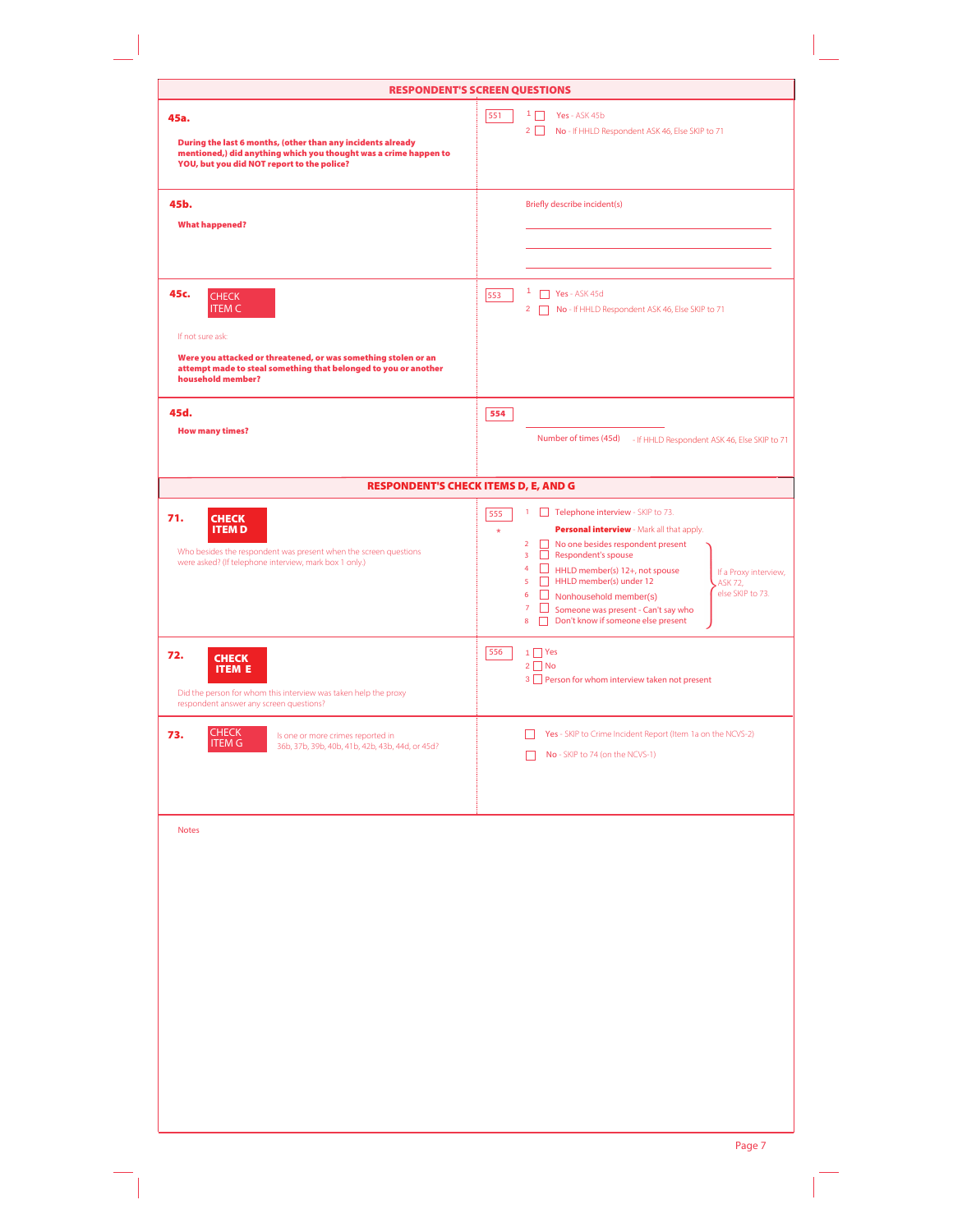|                                                                                                                                                                                                 | <b>RESPONDENT'S EMPLOYMENT QUESTIONS</b>                                                                                                                                                                                                                                                                                                                                                                                                            |
|-------------------------------------------------------------------------------------------------------------------------------------------------------------------------------------------------|-----------------------------------------------------------------------------------------------------------------------------------------------------------------------------------------------------------------------------------------------------------------------------------------------------------------------------------------------------------------------------------------------------------------------------------------------------|
| All incident reports must be completed before asking this series of questions.                                                                                                                  |                                                                                                                                                                                                                                                                                                                                                                                                                                                     |
| <b>CHECK</b><br>74.<br>Is the respondent 16 years or older?<br><b>ITEM H1</b>                                                                                                                   | 1   Yes - ASK 75a<br>2 No - SKIP to 80                                                                                                                                                                                                                                                                                                                                                                                                              |
| 75a.<br>Did you have a job or work at a business LAST WEEK? (Do not include<br>volunteer work or work around the house.)<br>(If farm or business operator in household, ask about unpaid work.) | 1 Yes - SKIP to 76a<br>576<br>$2$ No - ASK 75b                                                                                                                                                                                                                                                                                                                                                                                                      |
| 75b.<br>Ask or verify -                                                                                                                                                                         | $1 \square$ Yes - ASK 75c<br>577<br>2 No - SKIP to 80                                                                                                                                                                                                                                                                                                                                                                                               |
| Did you have a job or work at a business DURING THE LAST 6<br><b>MONTHS?</b><br>75c.                                                                                                            | 1 Yes - ASK 76a<br>578<br>2 No - SKIP to 80                                                                                                                                                                                                                                                                                                                                                                                                         |
| Did that (job/work) last 2 consecutive weeks or more?                                                                                                                                           |                                                                                                                                                                                                                                                                                                                                                                                                                                                     |
| 76a.<br>Ask or verify -<br>Which of the following best describes your job?<br>Were you employed in the<br>Read each category until respondent says "yes", then enter appropriate<br>precode.    | <b>Medical Profession?</b> - SKIP 76c<br>$\mathbf{1}$<br>П<br>$\Box$<br>$\overline{2}$<br>Mental Health Services Field? - SKIP to 76e<br>$\overline{\mathbf{3}}$<br>□<br>Teaching Profession? - SKIPto 76g<br>Law Enforcement or Security Field? - SKIP to 76i<br>$\overline{4}$<br>$\Box$<br>5<br>Retail Sales? - SKIPto 76k<br>6<br>ш<br>Transportation Field? - SKIP to 76m<br>$\overline{7}$<br><b>Something else?</b> - Specify - ASK 76b<br>Ш |
| 76b.<br>Please specify the job not covered in answer categories 1-6 in 76a.                                                                                                                     | Specify - SKIP to 760                                                                                                                                                                                                                                                                                                                                                                                                                               |
| 76c.<br>Employed in the Medical Profession:<br>As a-<br>Read each category.                                                                                                                     | <b>Medical Profession</b><br>$\Box$ Physician?<br>Nurse?<br>SKIP to 76o<br>$3$ Technician?<br>4 <b>Other medical profession?</b> - Specify - ASK 76d                                                                                                                                                                                                                                                                                                |
| 76d.                                                                                                                                                                                            | Specify - SKIP to 760                                                                                                                                                                                                                                                                                                                                                                                                                               |
| Please specify employed in the medical profession as a -                                                                                                                                        |                                                                                                                                                                                                                                                                                                                                                                                                                                                     |
| <b>76e.</b><br>Employed in the Mental Health Services Field:<br><b>Are YOUR duties -</b><br>Read each category.                                                                                 | <b>Mental Health Services Field</b><br>5<br>Professional (Social worker/psychiatrist)?<br>SKIP to 76o<br>6<br>$\Box$ Custodial care?<br>Some other mental health services profession? - Specify ASK<br>7                                                                                                                                                                                                                                            |
| 76f.<br>Please specify duties in the mental health services field.                                                                                                                              | Specify - SKIP to 760                                                                                                                                                                                                                                                                                                                                                                                                                               |
| <b>Notes</b>                                                                                                                                                                                    |                                                                                                                                                                                                                                                                                                                                                                                                                                                     |
|                                                                                                                                                                                                 |                                                                                                                                                                                                                                                                                                                                                                                                                                                     |

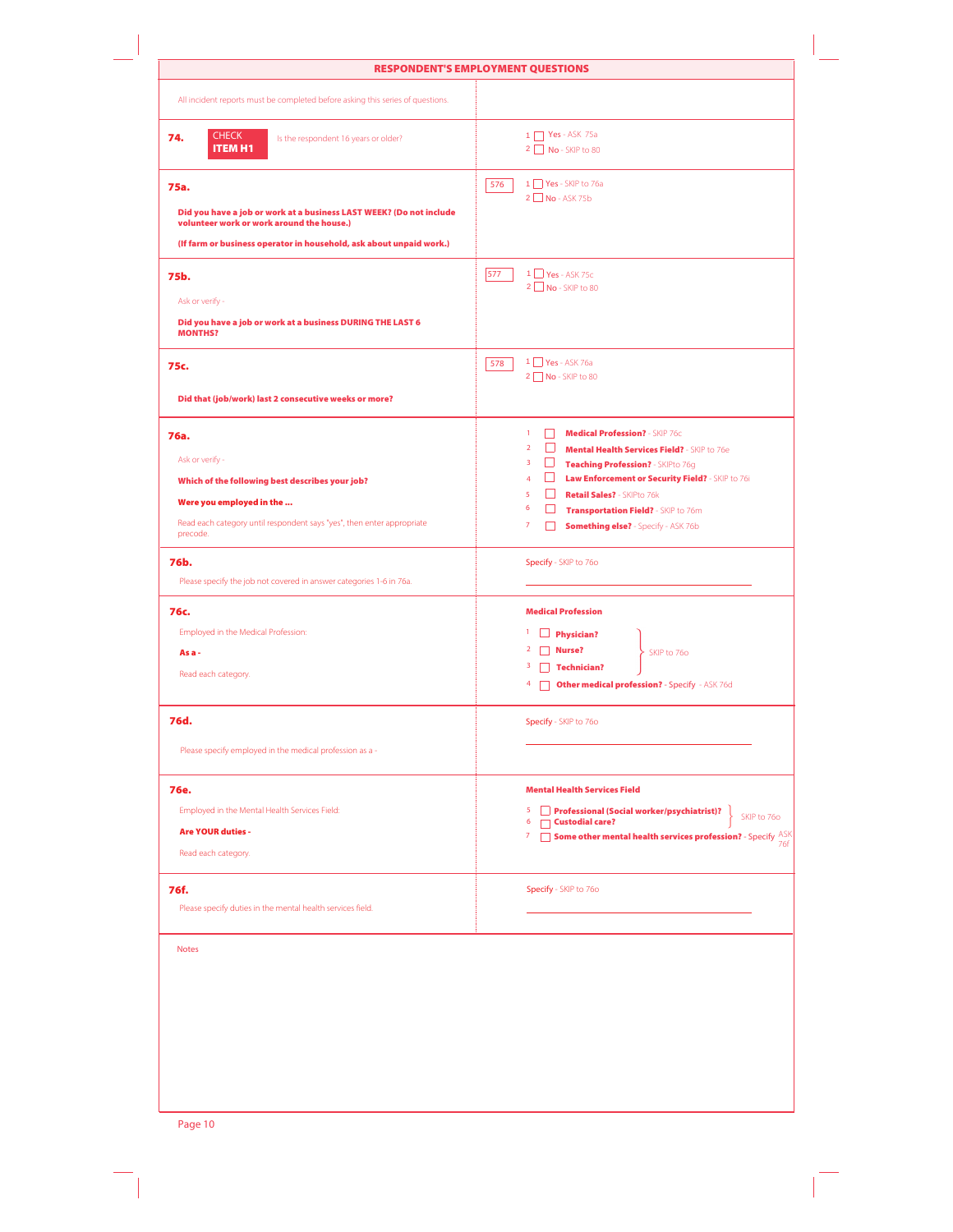|                                                                                                                                                                                        | <b>RESPONDENT'S EMPLOYMENT QUESTIONS</b>                                                                                                                                                                                                                                                                                                            |
|----------------------------------------------------------------------------------------------------------------------------------------------------------------------------------------|-----------------------------------------------------------------------------------------------------------------------------------------------------------------------------------------------------------------------------------------------------------------------------------------------------------------------------------------------------|
| 76g.<br>Employed in the Teaching Profession:<br>Were you employed in a -<br>Read each category.                                                                                        | <b>Teaching Profession</b><br>Preschool?<br>8<br>Elementary school?<br>$\overline{9}$<br>10 Junior high or middle school?<br>$11$ High school?<br>- SKIP to 76o<br>College or university?<br>12 <sup>°</sup><br>13 Technical or industrial school?<br>Special education facility?<br>14<br>15 <b>Other teaching profession?</b> - Specify - ASK 76h |
| 76h.<br>Please specify employed in the teaching profession as a -<br>76i.<br>Employed in the Law Enforcement or Security Field:<br>Were you employed as a-<br>Read each category.      | Specify - SKIP to 760<br><b>Law Enforcement or Security Field</b><br><b>Law enforcement officer?</b><br>$16$    <br>17 Prison or jail guard?<br>- SKIP to 76o<br>18 Security guard?<br>19   Law enforcement profession? - Specify - ASK 76j                                                                                                         |
| 76j.<br>Please specify employed in the law enforcement or security field as a -                                                                                                        | Specify - SKIP to 760                                                                                                                                                                                                                                                                                                                               |
| 76k.<br><b>Employed in Retail Sales:</b><br>Were you employed as a-<br>Read each category.                                                                                             | <b>Retail Sales -</b><br><b>Convenience or liquor store clerk?</b><br>20<br><b>Gas station attendant?</b><br>$21 \Box$<br>- SKIP to 76o<br>22 <b>Bartender?</b><br><b>Other retail sales profession?</b> - Specify - ASK 76I<br>$23$                                                                                                                |
| <b>76I.</b><br>Please specify employed in retail sales as a -                                                                                                                          | Specify - SKIP to 760                                                                                                                                                                                                                                                                                                                               |
| 76m.<br>Employed in the Transportation Field:<br>Were you employed as a-<br>Read each category.                                                                                        | <b>Transportation Field -</b><br>$24$ Bus driver?<br>- SKIP to 76o<br>25 Taxi cab driver?<br>26 Other transportation Fleld profession? - Specify - ASK 76n                                                                                                                                                                                          |
| 76n.<br>Please specify employed in the transportation field as a -                                                                                                                     | <b>Specify</b>                                                                                                                                                                                                                                                                                                                                      |
| <b>76o.</b><br><b>CHECK</b><br><b>ITEM H2</b><br>If 76a equals 7, enter 27 here., otherwise enter the number of the<br>employment code entered in item 76c, 76e, 76g, 76i 76k, or 76m. | 579                                                                                                                                                                                                                                                                                                                                                 |
| 77.<br>Ask or verify -<br>Is your job with -<br>Read each category.                                                                                                                    | A private company, business, or<br>580<br>$1\Box$<br>individual for wages?<br>$2\Box$<br><b>The Federal government?</b><br>If $760 = 22$<br>$3\Box$<br>A State, county, or local government?<br>SKIP to 79,<br>Else ASK<br>$4\Box$<br>Yourself (Self-employed) in your own<br>78.<br>business, professional practice, or farm?                      |
| 78.<br>Are you employed by a college or university?                                                                                                                                    | $1 \Box$ Yes<br>581<br>$2 \Box$ No                                                                                                                                                                                                                                                                                                                  |
| 79.<br>While working at your job, do you work mostly in -<br>Read each category.                                                                                                       | 582<br>A city?<br>$1\Box$<br>$2\Box$<br>Suburban area?<br>$3 \mid$<br><b>Rural area?</b><br>$4\Box$<br><b>Combination of any of these?</b>                                                                                                                                                                                                          |